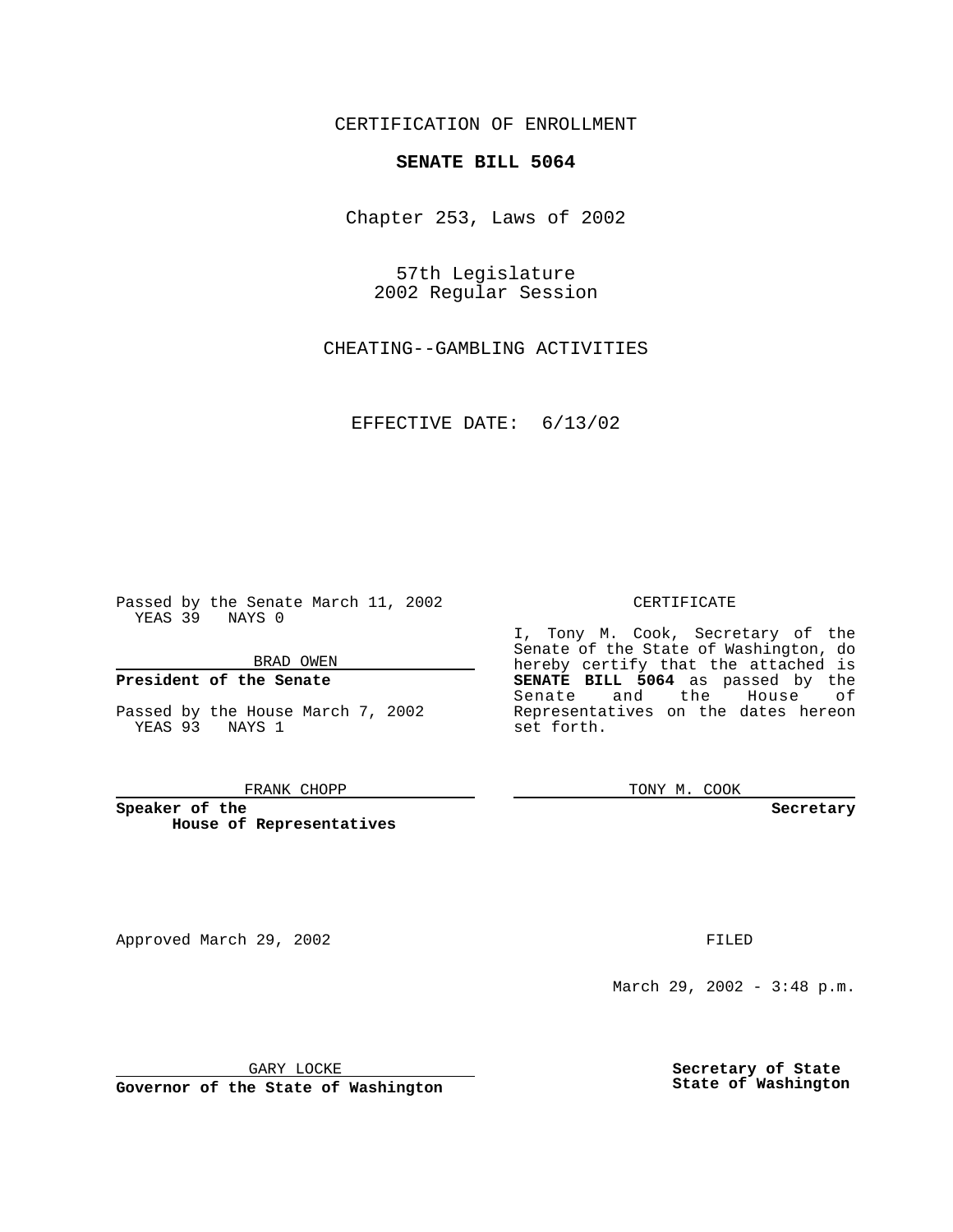# **SENATE BILL 5064** \_\_\_\_\_\_\_\_\_\_\_\_\_\_\_\_\_\_\_\_\_\_\_\_\_\_\_\_\_\_\_\_\_\_\_\_\_\_\_\_\_\_\_\_\_\_\_

\_\_\_\_\_\_\_\_\_\_\_\_\_\_\_\_\_\_\_\_\_\_\_\_\_\_\_\_\_\_\_\_\_\_\_\_\_\_\_\_\_\_\_\_\_\_\_

## AS AMENDED BY THE HOUSE

Passed Legislature - 2002 Regular Session

**State of Washington 57th Legislature 2001 Regular Session By** Senators Prentice and Winsley; by request of Gambling Commission Read first time 01/10/2001. Referred to Committee on Labor, Commerce & Financial Institutions.

1 AN ACT Relating to cheating at gambling; amending RCW 9.46.196; 2 reenacting and amending RCW 9.94A.515; adding new sections to chapter 3 9.46 RCW; and prescribing penalties.

4 BE IT ENACTED BY THE LEGISLATURE OF THE STATE OF WASHINGTON:

5 **Sec. 1.** RCW 9.46.196 and 1991 c 261 s 8 are each amended to read 6 as follows:

7 ((No person participating in a gambling activity shall in the 8 course of such participation, directly or indirectly)) "Cheating," as 9 used in this chapter, means to:

10 (1) Employ or attempt to employ any device, scheme, or artifice to 11 defraud any other participant or any operator;

12 (2) Engage in any act, practice, or course of operation as would 13 operate as a fraud or deceit upon any other participant or any 14 operator;

 (3) Engage in any act, practice, or course of operation while participating in a gambling activity with the intent of cheating any other participant or the operator to gain an advantage in the game over 18 the other participant or operator; or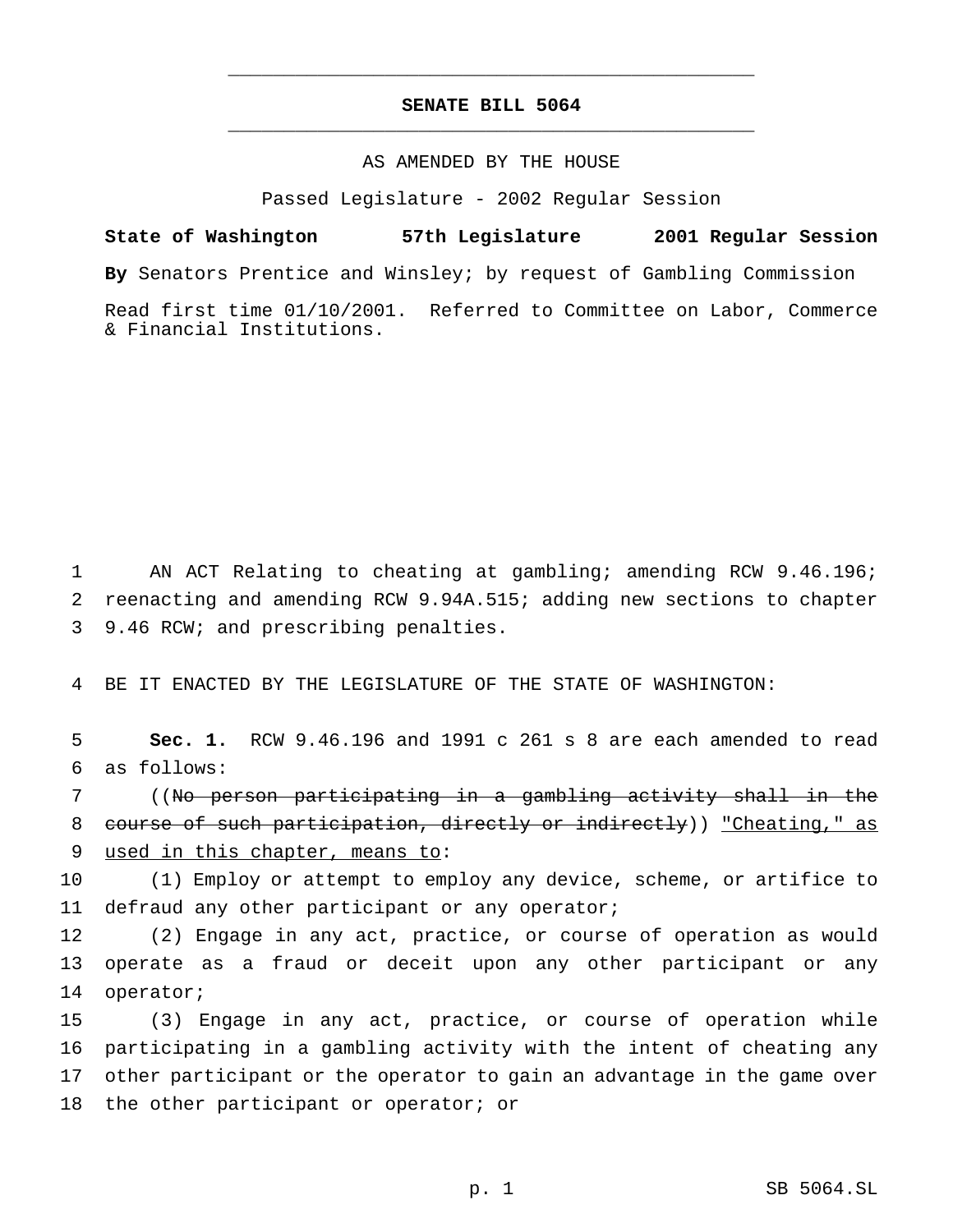(4) Cause, aid, abet, or conspire with another person to cause any other person to violate subsections (1) through (3) of this section.

 ((Any person violating this section shall be guilty of a gross 4 misdemeanor subject to the penalty set forth in RCW 9A.20.021.))

 NEW SECTION. **Sec. 2.** A new section is added to chapter 9.46 RCW to read as follows:

 (1) A person is guilty of cheating in the first degree if he or she engages in cheating and:

 (a) Knowingly causes, aids, abets, or conspires with another to engage in cheating; or

 (b) Holds a license or similar permit issued by the state of Washington to conduct, manage, or act as an employee in an authorized gambling activity.

 (2) Cheating in the first degree is a class C felony subject to the penalty set forth in RCW 9A.20.021. In addition to any other penalties imposed by law for a conviction of a violation of this section the court may impose an additional penalty of up to twenty thousand dollars.

 NEW SECTION. **Sec. 3.** A new section is added to chapter 9.46 RCW to read as follows:

 (1) A person is guilty of cheating in the second degree if he or she engages in cheating and his or her conduct does not constitute cheating in the first degree.

 (2) Cheating in the second degree is a gross misdemeanor subject to the penalty set forth in RCW 9A.20.021.

 **Sec. 4.** RCW 9.94A.515 and 2001 2nd sp.s. c 12 s 361, 2001 c 300 s 4, 2001 c 217 s 12, and 2001 c 17 s 1 are each reenacted and amended to read as follows:

### TABLE 2

CRIMES INCLUDED WITHIN EACH SERIOUSNESS LEVEL

XVI Aggravated Murder 1 (RCW 10.95.020)

- XV Homicide by abuse (RCW 9A.32.055)
- Malicious explosion 1 (RCW 70.74.280(1))

Murder 1 (RCW 9A.32.030)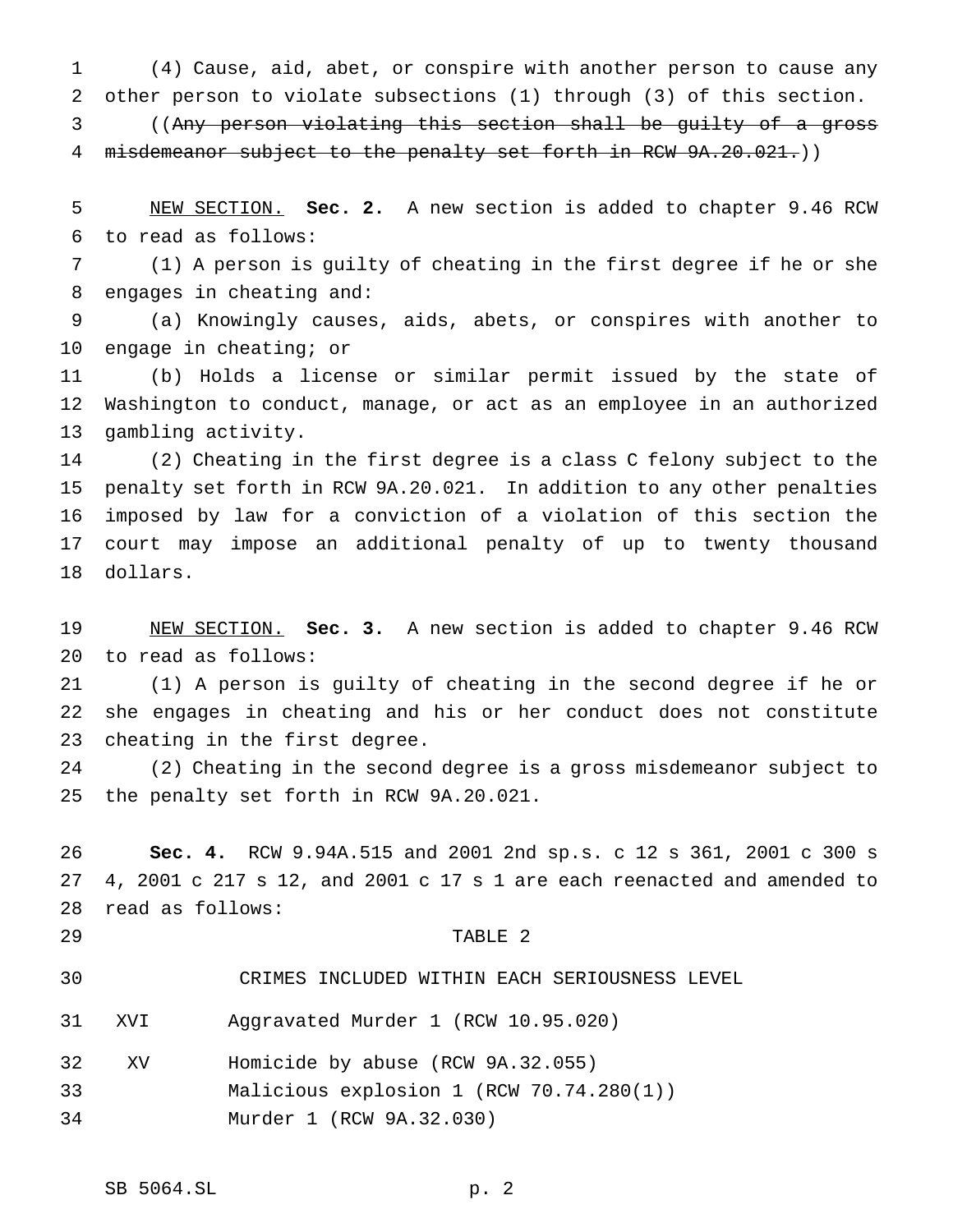XIV Murder 2 (RCW 9A.32.050) XIII Malicious explosion 2 (RCW 70.74.280(2)) Malicious placement of an explosive 1 (RCW 70.74.270(1)) XII Assault 1 (RCW 9A.36.011) Assault of a Child 1 (RCW 9A.36.120) Malicious placement of an imitation device 8 1 (RCW 70.74.272(1)(a)) Rape 1 (RCW 9A.44.040) Rape of a Child 1 (RCW 9A.44.073) XI Manslaughter 1 (RCW 9A.32.060) Rape 2 (RCW 9A.44.050) Rape of a Child 2 (RCW 9A.44.076) X Child Molestation 1 (RCW 9A.44.083) Indecent Liberties (with forcible compulsion) (RCW 9A.44.100(1)(a)) Kidnapping 1 (RCW 9A.40.020) Leading Organized Crime (RCW 9A.82.060(1)(a)) Malicious explosion 3 (RCW 70.74.280(3)) Manufacture of methamphetamine (RCW 69.50.401(a)(1)(ii)) Over 18 and deliver heroin, methamphetamine, a narcotic from Schedule I or II, or flunitrazepam from Schedule IV to someone under 18 (RCW 69.50.406) Sexually Violent Predator Escape (RCW 9A.76.115) IX Assault of a Child 2 (RCW 9A.36.130) Controlled Substance Homicide (RCW 69.50.415) Explosive devices prohibited (RCW 70.74.180) Hit and Run--Death (RCW 46.52.020(4)(a))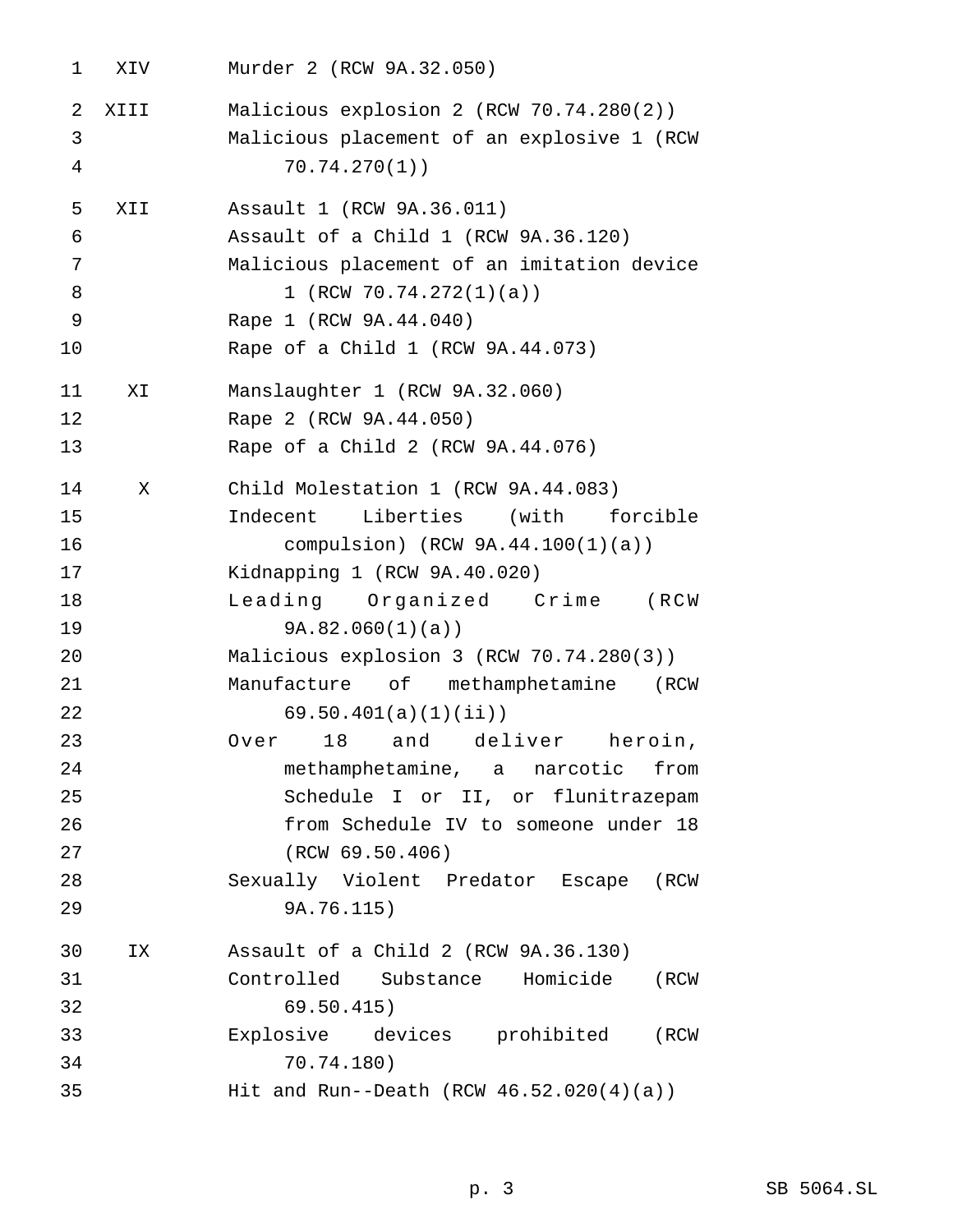| 1              |      | Homicide by Watercraft, by being under the  |
|----------------|------|---------------------------------------------|
| $\overline{2}$ |      | influence of intoxicating liquor or         |
| 3              |      | any drug (RCW 79A.60.050)                   |
| 4              |      | Inciting Criminal Profiteering (RCW         |
| 5              |      | 9A.82.060(1)(b)                             |
| 6              |      | Malicious placement of an explosive 2 (RCW  |
| 7              |      | 70.74.270(2)                                |
| 8              |      | Over 18 and deliver narcotic from Schedule  |
| 9              |      | III, IV, or V or a nonnarcotic, except      |
| 10             |      | flunitrazepam or methamphetamine, from      |
| 11             |      | Schedule I-V to someone under 18 and 3      |
| 12             |      | years junior (RCW 69.50.406)                |
| 13             |      | Robbery 1 (RCW 9A.56.200)                   |
| 14             |      | Sexual Exploitation (RCW 9.68A.040)         |
| 15             |      | Vehicular Homicide, by being under the      |
| 16             |      | influence of intoxicating liquor or         |
| 17             |      | any drug (RCW 46.61.520)                    |
| 18             | VIII | Arson 1 (RCW 9A.48.020)                     |
| 19             |      | Deliver or possess with intent to deliver   |
| 20             |      | methamphetamine (RCW                        |
| 21             |      | 69.50.401(a)(1)(ii)                         |
| 22             |      | Homicide by Watercraft, by the operation of |
| 23             |      | any vessel in a reckless manner (RCW        |
| 24             |      | 79A.60.050)                                 |
| 25             |      | Manslaughter 2 (RCW 9A.32.070)              |
| 26             |      | Manufacture, deliver, or possess with       |
| 27             |      | intent to deliver amphetamine (RCW          |
| 28             |      | 69.50.401(a)(1)(ii)                         |
| 29             |      | Manufacture, deliver, or possess with       |
| 30             |      | intent to deliver heroin or cocaine         |
| 31             |      | (RCW 69.50.401(a)(1)(i))                    |
| 32             |      | Possession of Ephedrine, Pseudoephedrine,   |
| 33             |      | or Anhydrous Ammonia with intent to         |
| 34             |      | manufacture methamphetamine (RCW            |
| 35             |      | 69.50.440)                                  |
| 36             |      | Promoting Prostitution 1 (RCW 9A.88.070)    |
| 37             |      | Selling for profit (controlled<br>or —      |
| 38             |      | counterfeit) any controlled substance       |
| 39             |      | (RCW 69.50.410)                             |
|                |      |                                             |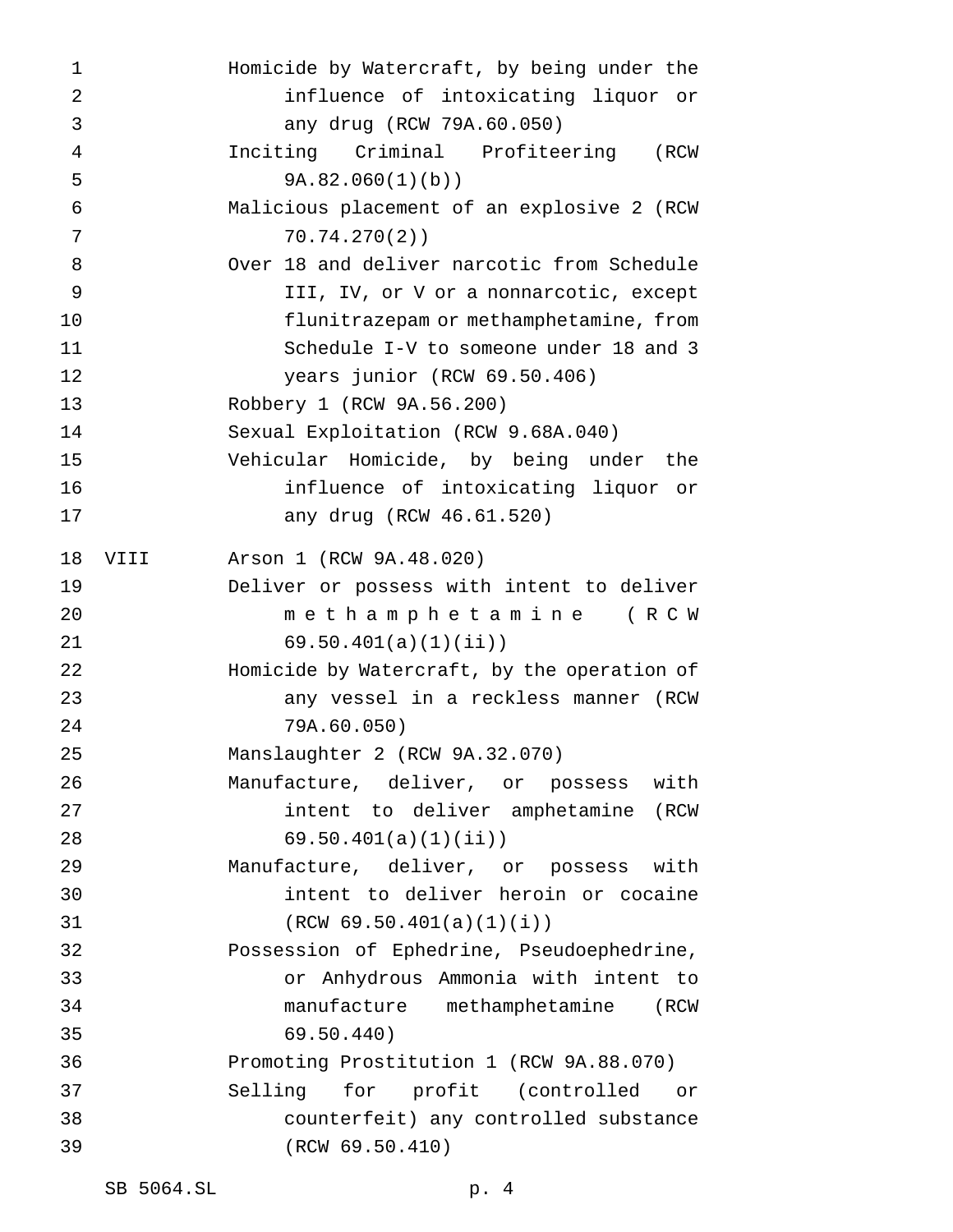Theft of Anhydrous Ammonia (RCW 69.55.010) Vehicular Homicide, by the operation of any vehicle in a reckless manner (RCW 46.61.520) VII Burglary 1 (RCW 9A.52.020) Child Molestation 2 (RCW 9A.44.086) Dealing in depictions of minor engaged in sexually explicit conduct (RCW 9.68A.050) Drive-by Shooting (RCW 9A.36.045) Homicide by Watercraft, by disregard for the safety of others (RCW 79A.60.050) Indecent Liberties (without forcible compulsion) (RCW 9A.44.100(1) (b) and (c)) Introducing Contraband 1 (RCW 9A.76.140) Involving a minor in drug dealing (RCW 69.50.401(f)) Malicious placement of an explosive 3 (RCW 70.74.270(3)) Sending, bringing into state depictions of minor engaged in sexually explicit conduct (RCW 9.68A.060) Unlawful Possession of a Firearm in the first degree (RCW 9.41.040(1)(a)) Use of a Machine Gun in Commission of a Felony (RCW 9.41.225) Vehicular Homicide, by disregard for the safety of others (RCW 46.61.520) VI Bail Jumping with Murder 1 (RCW 9A.76.170(3)(a)) Bribery (RCW 9A.68.010) Incest 1 (RCW 9A.64.020(1)) Intimidating a Judge (RCW 9A.72.160) Intimidating a Juror/Witness (RCW 9A.72.110, 9A.72.130) Malicious placement of an imitation device 2 (RCW 70.74.272(1)(b))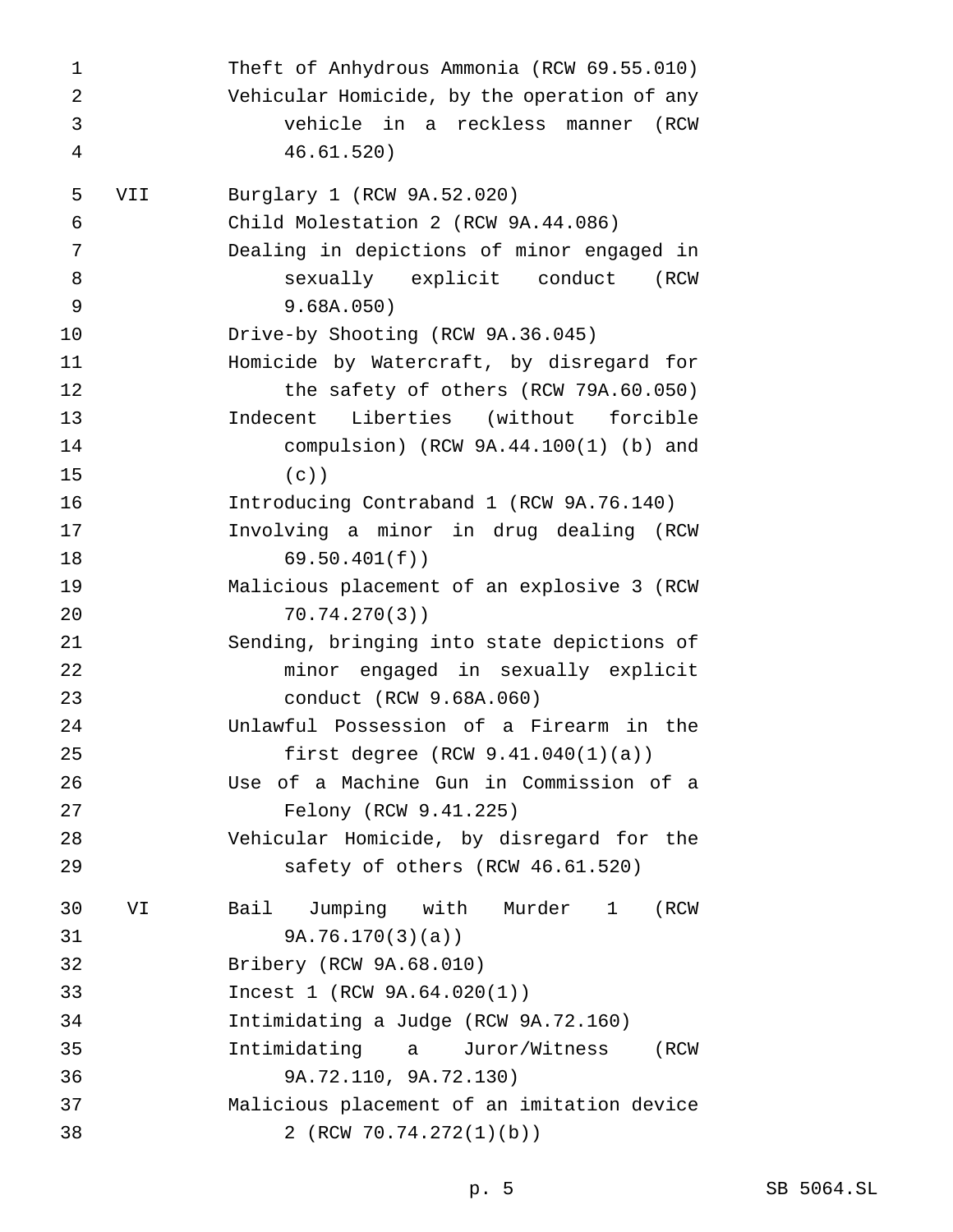| $\mathbf 1$    |   | Manufacture, deliver, or possess with       |
|----------------|---|---------------------------------------------|
| $\overline{2}$ |   | intent to deliver narcotics from            |
| 3              |   | Schedule I or II (except heroin or          |
| 4              |   | cocaine) or<br>flunitrazepam from           |
| 5              |   | Schedule IV (RCW $69.50.401(a)(1)(i)$ )     |
| 6              |   | Rape of a Child 3 (RCW 9A.44.079)           |
| 7              |   | Theft of a Firearm (RCW 9A.56.300)          |
| 8              |   | Unlawful Storage of Anhydrous Ammonia (RCW  |
| 9              |   | 69.55.020)                                  |
| 10             | V | Abandonment of dependent person 1 (RCW      |
| 11             |   | 9A.42.060)                                  |
| 12             |   | Advancing money or property<br>for          |
| 13             |   | extortionate extension of credit (RCW       |
| 14             |   | 9A.82.030)                                  |
| 15             |   | Bail Jumping with class A Felony (RCW       |
| 16             |   | 9A.76.170(3)(b)                             |
| 17             |   | Child Molestation 3 (RCW 9A.44.089)         |
| 18             |   | Criminal Mistreatment 1 (RCW 9A.42.020)     |
| 19             |   | Custodial Sexual Misconduct 1 (RCW          |
| 20             |   | 9A.44.160)                                  |
| 21             |   | Delivery of imitation controlled substance  |
| 22             |   | by person eighteen or over to person        |
| 23             |   | under eighteen (RCW 69.52.030(2))           |
| 24             |   | Domestic Violence Court Order Violation     |
| 25             |   | (RCW 10.99.040, 10.99.050, 26.09.300,       |
| 26             |   | 26.10.220, 26.26.138, 26.50.110,            |
| 27             |   | 26.52.070, or 74.34.145)                    |
| 28             |   | Extortion 1 (RCW 9A.56.120)                 |
| 29             |   | Extortionate Extension of Credit<br>(RCW    |
| 30             |   | 9A.82.020)                                  |
| 31             |   | Extortionate Means to Collect Extensions of |
| 32             |   | Credit (RCW 9A.82.040)                      |
| 33             |   | Incest 2 (RCW 9A.64.020(2))                 |
| 34             |   | Kidnapping 2 (RCW 9A.40.030)                |
| 35             |   | Perjury 1 (RCW 9A.72.020)                   |
| 36             |   | Persistent prison misbehavior<br>(RCW       |
| 37             |   | 9.94.070)                                   |
| 38             |   | Possession of a Stolen Firearm<br>(RCW      |
| 39             |   | 9A.56.310)                                  |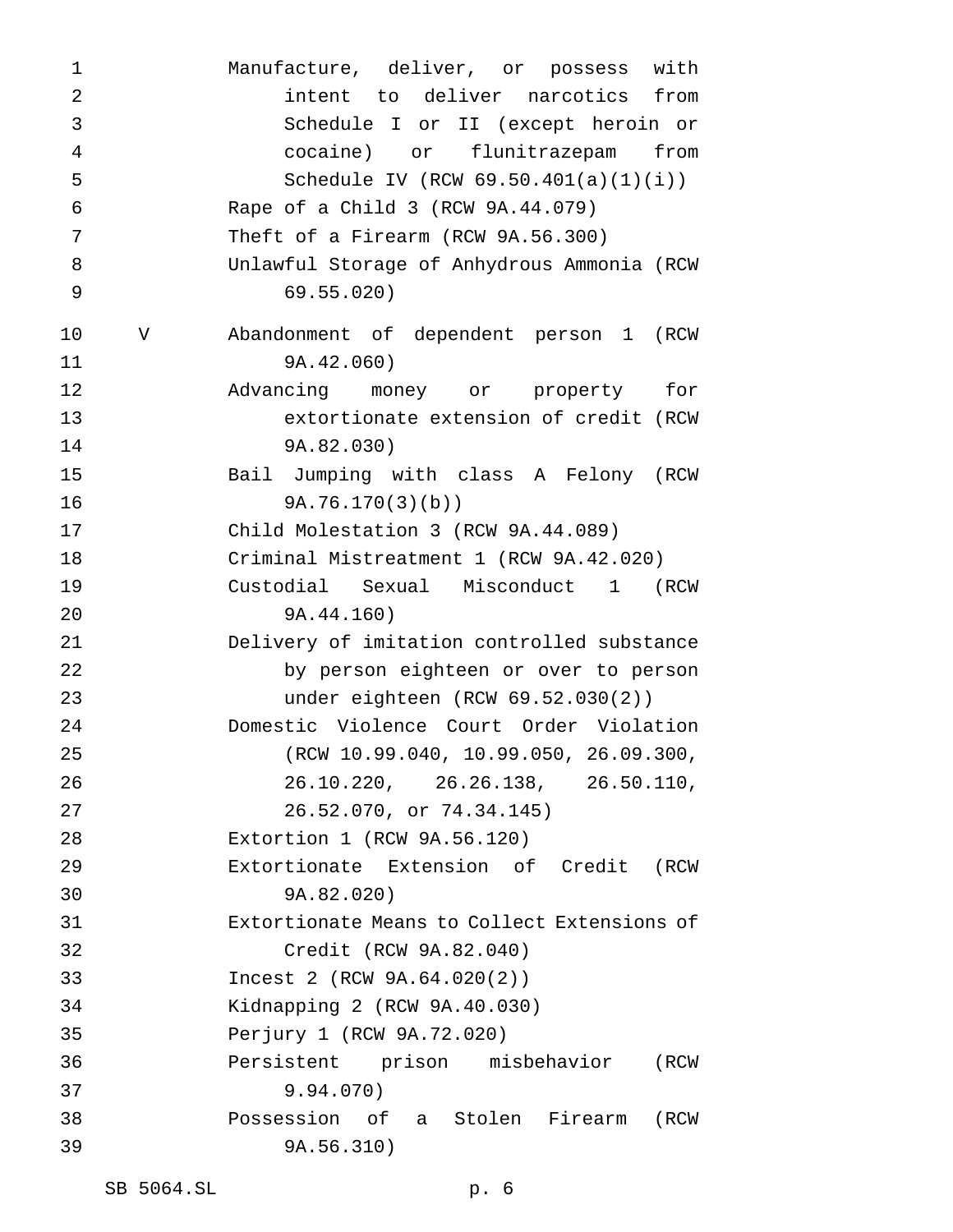Rape 3 (RCW 9A.44.060) Rendering Criminal Assistance 1 (RCW 9A.76.070) Sexual Misconduct with a Minor 1 (RCW 9A.44.093) Sexually Violating Human Remains (RCW 9A.44.105) Stalking (RCW 9A.46.110) IV Arson 2 (RCW 9A.48.030) Assault 2 (RCW 9A.36.021) Assault by Watercraft (RCW 79A.60.060) Bribing a Witness/Bribe Received by Witness (RCW 9A.72.090, 9A.72.100) Cheating 1 (section 2 of this act) Commercial Bribery (RCW 9A.68.060) Counterfeiting (RCW 9.16.035(4)) Escape 1 (RCW 9A.76.110) Hit and Run--Injury (RCW 46.52.020(4)(b)) Hit and Run with Vessel--Injury Accident (RCW 79A.60.200(3)) Identity Theft 1 (RCW 9.35.020(2)(a)) Indecent Exposure to Person Under Age Fourteen (subsequent sex offense) (RCW 9A.88.010) Influencing Outcome of Sporting Event (RCW 9A.82.070) Knowingly Trafficking in Stolen Property (RCW 9A.82.050(2)) Malicious Harassment (RCW 9A.36.080) Manufacture, deliver, or possess with intent to deliver narcotics from Schedule III, IV, or V or nonnarcotics from Schedule I-V (except marijuana, amphetamine, methamphetamines, or flunitrazepam) (RCW 69.50.401(a)(1) (iii) through (v)) Residential Burglary (RCW 9A.52.025) Robbery 2 (RCW 9A.56.210) Theft of Livestock 1 (RCW 9A.56.080)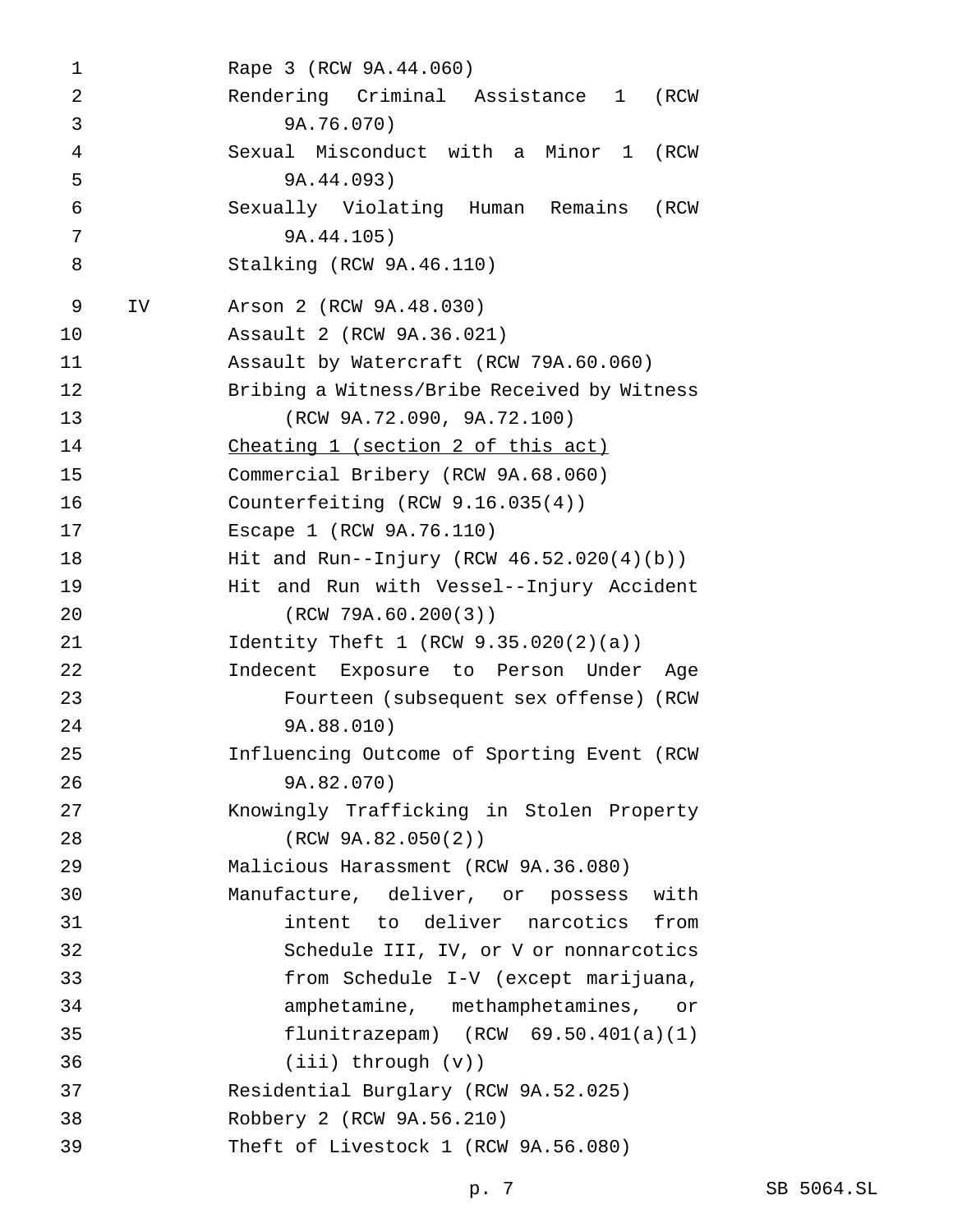Threats to Bomb (RCW 9.61.160) Use of Proceeds of Criminal Profiteering (RCW 9A.82.080 (1) and (2)) Vehicular Assault, by being under the influence of intoxicating liquor or any drug, or by the operation or driving of a vehicle in a reckless manner (RCW 46.61.522) Willful Failure to Return from Furlough (RCW 72.66.060) III Abandonment of dependent person 2 (RCW 9A.42.070) Assault 3 (RCW 9A.36.031) Assault of a Child 3 (RCW 9A.36.140) Bail Jumping with class B or C Felony (RCW 9A.76.170(3)(c)) Burglary 2 (RCW 9A.52.030) Communication with a Minor for Immoral Purposes (RCW 9.68A.090) Criminal Gang Intimidation (RCW 9A.46.120) Criminal Mistreatment 2 (RCW 9A.42.030) Custodial Assault (RCW 9A.36.100) Delivery of a material in lieu of a controlled substance (RCW 69.50.401(c)) Escape 2 (RCW 9A.76.120) Extortion 2 (RCW 9A.56.130) Harassment (RCW 9A.46.020) Intimidating a Public Servant (RCW 9A.76.180) Introducing Contraband 2 (RCW 9A.76.150) Maintaining a Dwelling or Place for Controlled Substances (RCW 69.50.402(a)(6)) Malicious Injury to Railroad Property (RCW 81.60.070) Manufacture, deliver, or possess with intent to deliver marijuana (RCW 69.50.401(a)(1)(iii))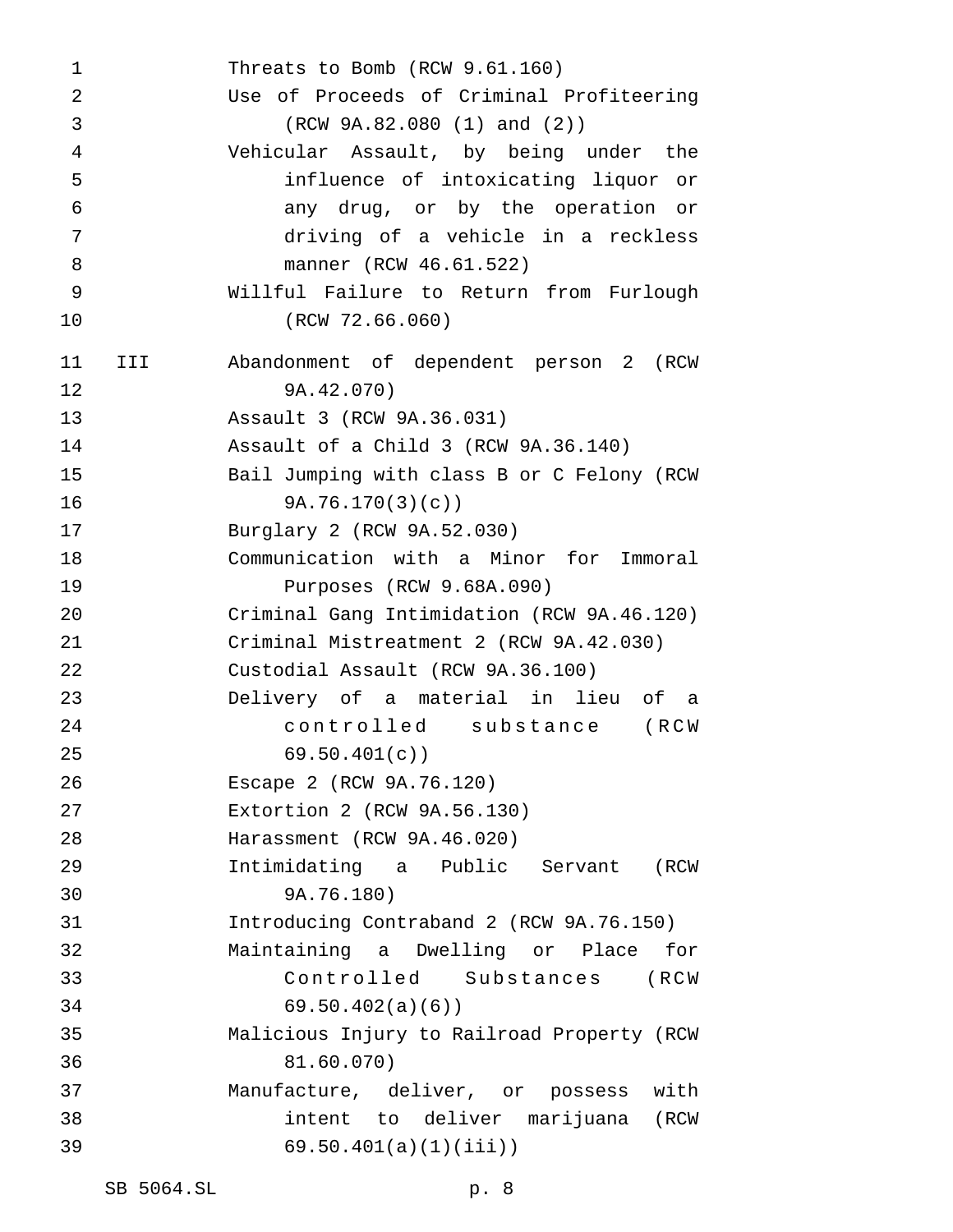| 1              |    | Manufacture, distribute, or possess with    |
|----------------|----|---------------------------------------------|
| $\overline{2}$ |    | intent to distribute an imitation           |
| 3              |    | controlled substance<br>(RCW                |
| $\overline{4}$ |    | 69.52.030(1)                                |
| 5              |    | Patronizing a Juvenile Prostitute<br>(RCW   |
| 6              |    | 9.68A.100)                                  |
| 7              |    | Perjury 2 (RCW 9A.72.030)                   |
| 8              |    | Possession of Incendiary Device<br>(RCW     |
| 9              |    | 9.40.120)                                   |
| 10             |    | Possession of Machine Gun or Short-Barreled |
| 11             |    | Shotgun or Rifle (RCW 9.41.190)             |
| 12             |    | Promoting Prostitution 2 (RCW 9A.88.080)    |
| 13             |    | Recklessly Trafficking in Stolen Property   |
| 14             |    | (RCW 9A.82.050(1))                          |
| 15             |    | Securities Act violation (RCW 21.20.400)    |
| 16             |    | Tampering with a Witness (RCW 9A.72.120)    |
| 17             |    | Telephone Harassment (subsequent conviction |
| 18             |    | or threat of death) (RCW 9.61.230)          |
| 19             |    | Theft of Livestock 2 (RCW 9A.56.080)        |
| 20             |    | Unlawful Imprisonment (RCW 9A.40.040)       |
| 21             |    | Unlawful possession of firearm in the       |
| 22             |    | second degree $(RCW 9.41.040(1)(b))$        |
| 23             |    | Unlawful Use of Building for Drug Purposes  |
| 24             |    | (RCW 69.53.010)                             |
| 25             |    | Vehicular Assault, by the operation<br>Оr   |
| 26             |    | driving of a vehicle with disregard         |
| 27             |    | the safety of others<br>for<br>(RCW         |
| 28             |    | 46.61.522)                                  |
| 29             |    | Willful Failure to Return from Work Release |
| 30             |    | (RCW 72.65.070)                             |
| 31             | IJ | Computer Trespass 1 (RCW 9A.52.110)         |
| 32             |    | Counterfeiting $(RCW 9.16.035(3))$          |
| 33             |    | Create, deliver, or possess a counterfeit   |
| 34             |    | controlled substance (RCW                   |
| 35             |    | 69.50.401(b)                                |
| 36             |    | Escape from Community Custody (RCW          |
| 37             |    | 72.09.310)                                  |
| 38             |    | Health Care False Claims (RCW 48.80.030)    |
| 39             |    | Identity Theft 2 (RCW $9.35.020(2)(b)$ )    |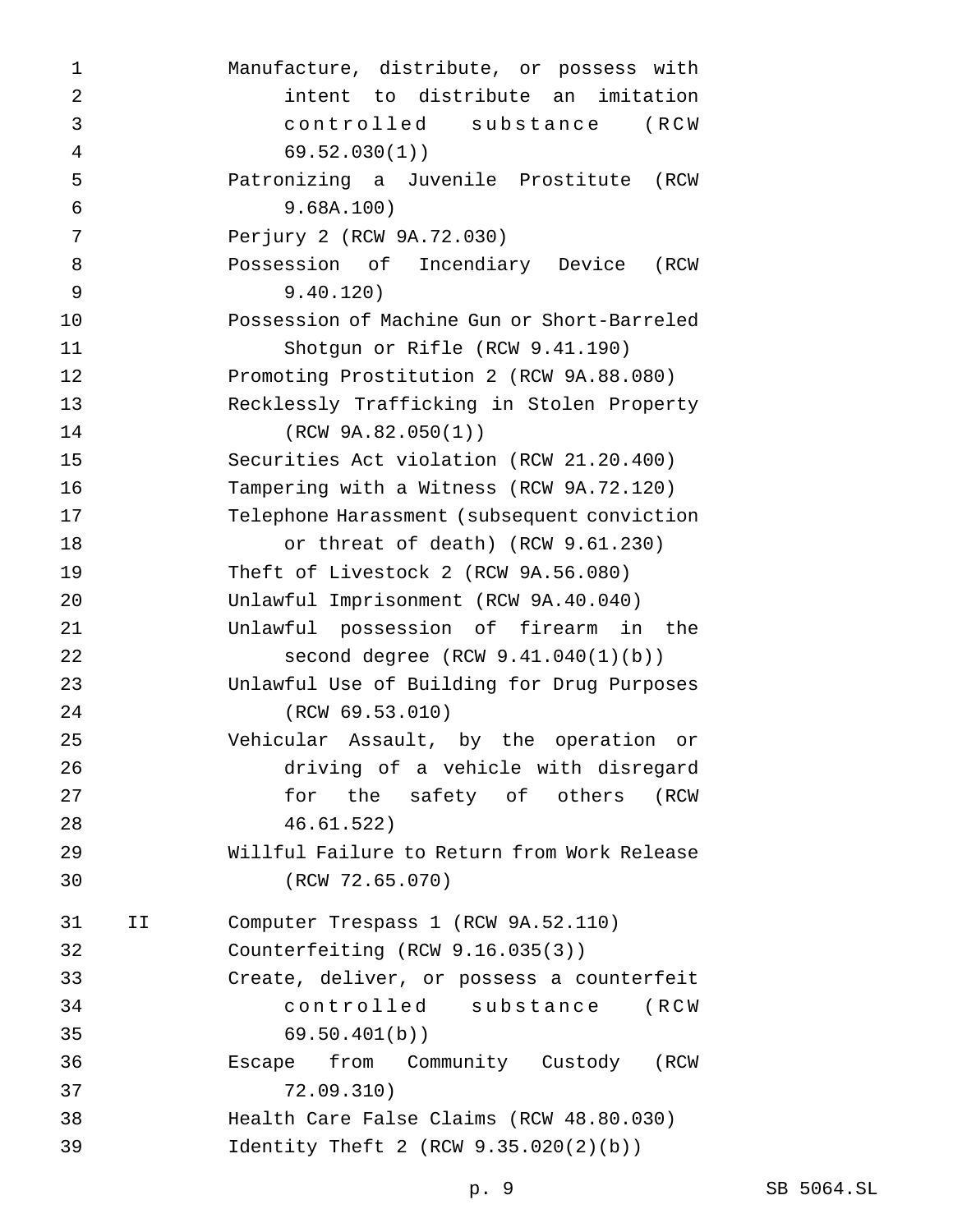| 1              |    | Improperly Obtaining Financial Information  |
|----------------|----|---------------------------------------------|
| $\overline{2}$ |    | (RCW 9.35.010)                              |
| 3              |    | Malicious Mischief 1 (RCW 9A.48.070)        |
| 4              |    | Possession of controlled substance that is  |
| 5              |    | either heroin or narcotics<br>from          |
| 6              |    | Schedule I or II or flunitrazepam from      |
| 7              |    | Schedule IV (RCW $69.50.401(d)$ )           |
| 8              |    | Possession of phencyclidine (PCP) (RCW      |
| 9              |    | 69.50.401(d)                                |
| 10             |    | Possession of Stolen Property 1 (RCW        |
| 11             |    | 9A.56.150)                                  |
| 12             |    | Theft 1 (RCW 9A.56.030)                     |
| 13             |    | Theft of Rental, Leased, or Lease-purchased |
| 14             |    | Property (valued at one thousand five       |
| 15             |    | hundred dollars or more)<br>(RCW            |
| 16             |    | 9A.56.096(4)                                |
| 17             |    | Trafficking in Insurance Claims (RCW        |
| 18             |    | 48.30A.015)                                 |
| 19             |    | Unlawful Practice of Law (RCW 2.48.180)     |
| 20             |    | Unlicensed Practice of a Profession or      |
| 21             |    | Business (RCW 18.130.190(7))                |
| 22             | I. | Attempting to Elude a Pursuing Police       |
| 23             |    | Vehicle (RCW 46.61.024)                     |
| 24             |    | False Verification for Welfare<br>(RCW      |
| 25             |    | 74.08.055)                                  |
| 26             |    | Forged Prescription (RCW 69.41.020)         |
| 27             |    | Forged Prescription for a Controlled        |
| 28             |    | Substance (RCW 69.50.403)                   |
| 29             |    | Forgery (RCW 9A.60.020)                     |
| 30             |    | Malicious Mischief 2 (RCW 9A.48.080)        |
| 31             |    | Possess Controlled Substance that is a      |
| 32             |    | Narcotic from Schedule III, IV, or V        |
| 33             |    | Non-narcotic from Schedule I-V<br>or        |
| 34             |    | (except phencyclidine or                    |
| 35             |    | flunitrazepam) $(RCW 69.50.401(d))$         |
| 36             |    | Possession of Stolen Property 2 (RCW        |
| 37             |    | 9A.56.160)                                  |
| 38             |    | Reckless Burning 1 (RCW 9A.48.040)          |